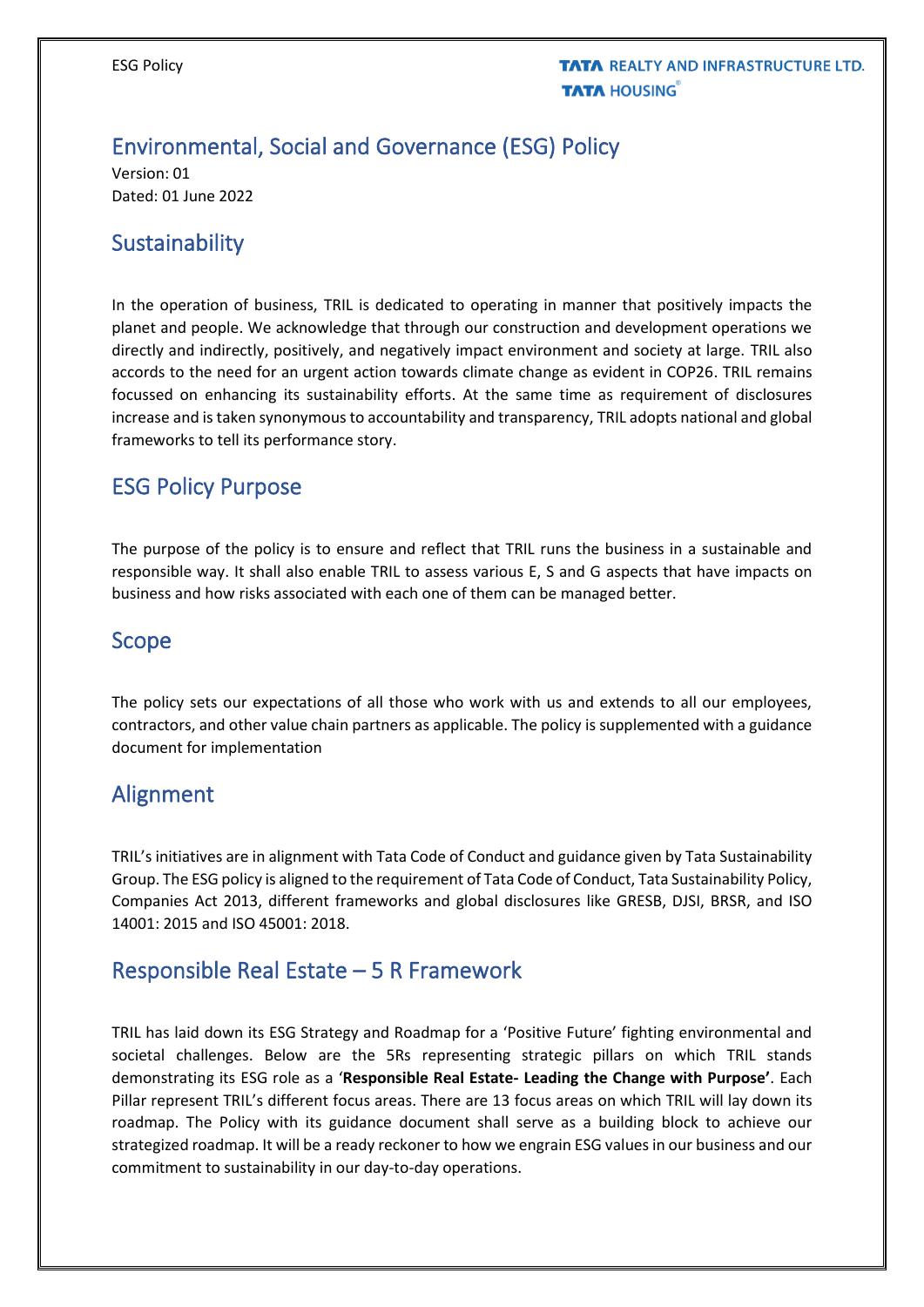

# ESG Governance

The executive committee members will be responsible for the guiding, reviewing the performance on quarterly basis. This will be updated to the board on half yearly basis.

# Policy Commitment

**Environment:** TRIL is committed to meet the needs of customers and other stakeholders in an environmentally conscious manner, through continuous improvement in operations and by reduction of negative impacts on environment. We focus on building energy and water efficient green certified structures that are climate change resilient with lower emission footprint. We promote use of renewable energy wherever possible. TRIL implements and advocates proper waste management for a Swachh Bharat. We are also dedicated to protecting and enhancing biodiversity in and around projects.

**Social:** TRIL is cognizant of responsibilities towards stakeholders and society at large. Health and Wellbeing takes a centre stage in all our processes and operations. TRIL is non-compromising on safety. We work for an inclusive future that is equal for all without discrimination. TRIL prohibits child labour and forced labour in any form. TRIL upholds and protects rights and dignity of all. Employee, Tenant and Customer satisfaction is crucial and has engagement programs. TRIL ensures work life balance and stress-free work environment. We make best efforts to amplify impacts and safeguard our commitments with Sustainable Sourcing and Supplier code of conduct. We work for the prosperity of communities with several well-being programs.